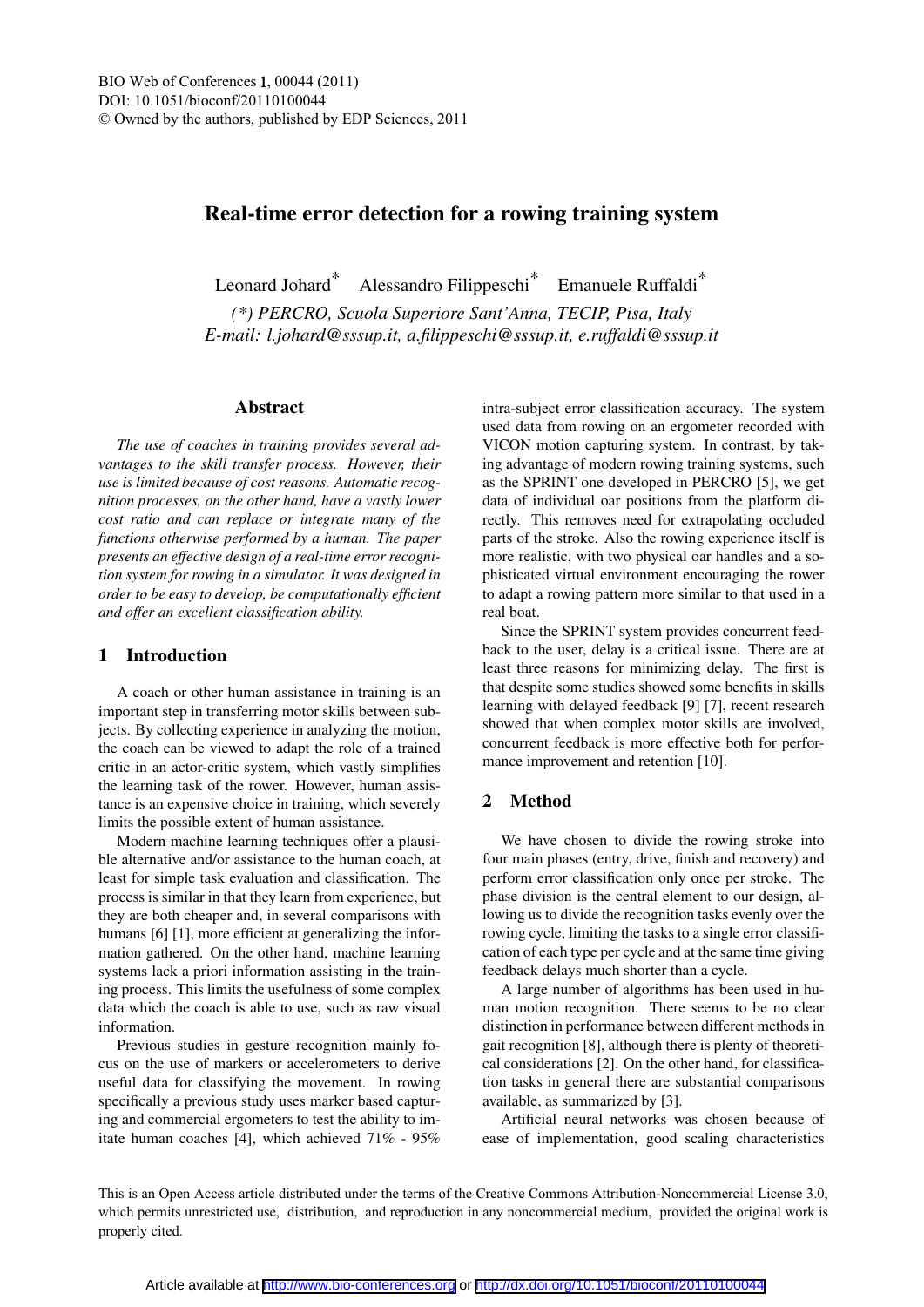and low computing costs in classification tasks. In addition, the few available comparisons including Multi-Layer Perceptron (MLP) with regularization show excellent performance [3]. A Bayesian regularization was deemed suitable for the task for these reasons. As training is performed offline, such a slow training method will not affect the online simulation performance.

Expert (10 years of rowing practice), intermediate  $(4 \pm 1)$  years of rowing practice) and novice rowers data were recorded on the rowing system and pre-processed. Then the network for phase classification was trained and test, in the end the same was done for the skying error detection network.

The classifiers were tested on a 2.4 GHz Intel Core 2 CPU, 2GB of memory, with Windows XP, and running all the computations as single-threaded. All computing times refer to the measured average running times on this system using real data.

### 2.1 Data acquisition

The data consisted of coordinates of the oars. Rowing oars are fixed by means of a spherical joint to the boat, allowing them to rotate with 3 DoF. Rotation of the oar about its axis is not currently considered, we call the remaining angles phi and alpha. Although data was recorded in a time resolution of 10 ms in the simulator, the actual sensors had a refresh rate of about 30 ms, resulting in extensive duplication of data points between sensor updates in an irregular manner. Five strokes each from a set of five rowers was classified manually, adding a phase value (1-4) to each data point. The rowers consisted of one expert, four intermediate and two novice rowers.

In an upcoming version of the rowing simulator the refresh rate of the sensors has been improved substantially and will match or be less than the resolution in the data. This will have no effect on running times, but will likely make the classification task easier.

# 3 Phase Identification

Dividing the rowing process into these four phases is a seemingly trivial problem. In fact, due to different lengths of the rowers and common mistakes in the calibration in rowing simulator before each session, the classifier has to be translation invariant to some degree.

Moreover, since the classification takes place in realtime, it is common for rowing errors such as wobbling to be temporarily almost indistinguishable from phase changes. It also has to handle a rather sparse description of the curve resulting from the low sensor refresh rate.

### 3.1 Feature extraction

A simple set of parameters was used: the mean around the classification point, the coordinates at the start of the time window and the coordinates at the end of the time window. To make the parameters translation invariant, they were all expressed as relative coordinates centered at the classification point.

### 3.2 Phase classifier

We used a regularized MLP with radial basis transfer function for phase classification, which gave superior performance in early tests compared to the sigmoid transfer function.

In the phase classification task we used a three-layer feed forward network with 24, 12 and 4 neurons respectively. The first and third layer use linear transfer functions while the second uses a radial basis function (RBF). In the last layer the output of each neuron represents a class. Training is performed using the Levenberg-Marquardt algorithm and bayesian regularization.

The addition of the first linear layer transforms the input to the radial basis layer as a linear combination of the inputs and does not extend the linear transform of the radial basis input layer. Its purpose is only to allow larger linear dependencies of the input layer under regularization by reducing the effect of weight decay.

Tests of our network classifier and feature extraction in a Simulink model showed that the system used about 0.06 ms of CPU time on average, which is certainly low enough to reach our goal of having several classifiers running simultaneously in real-time together with the simulation without affecting the overall performance.

### 3.3 State machine

For some rowers the classification could fluctuate between two phases for a brief period during the phase change. Although this only gives a few bad data points, it hinders us from locating the exact position of the phase changes as well as from deriving a simple cyclical transition between the phases. Our solution is a state machine, that changes phase if and only if the consecutive phase is classified in two steps in a row. After phase change occurred in the state machine, a minimum timer of 200 ms was added before another phase change was possible. This timer was set in order to guarantee only one classification change per phase boundary, but at the same time be small enough to stay clear of the next phase boundary in the cycle.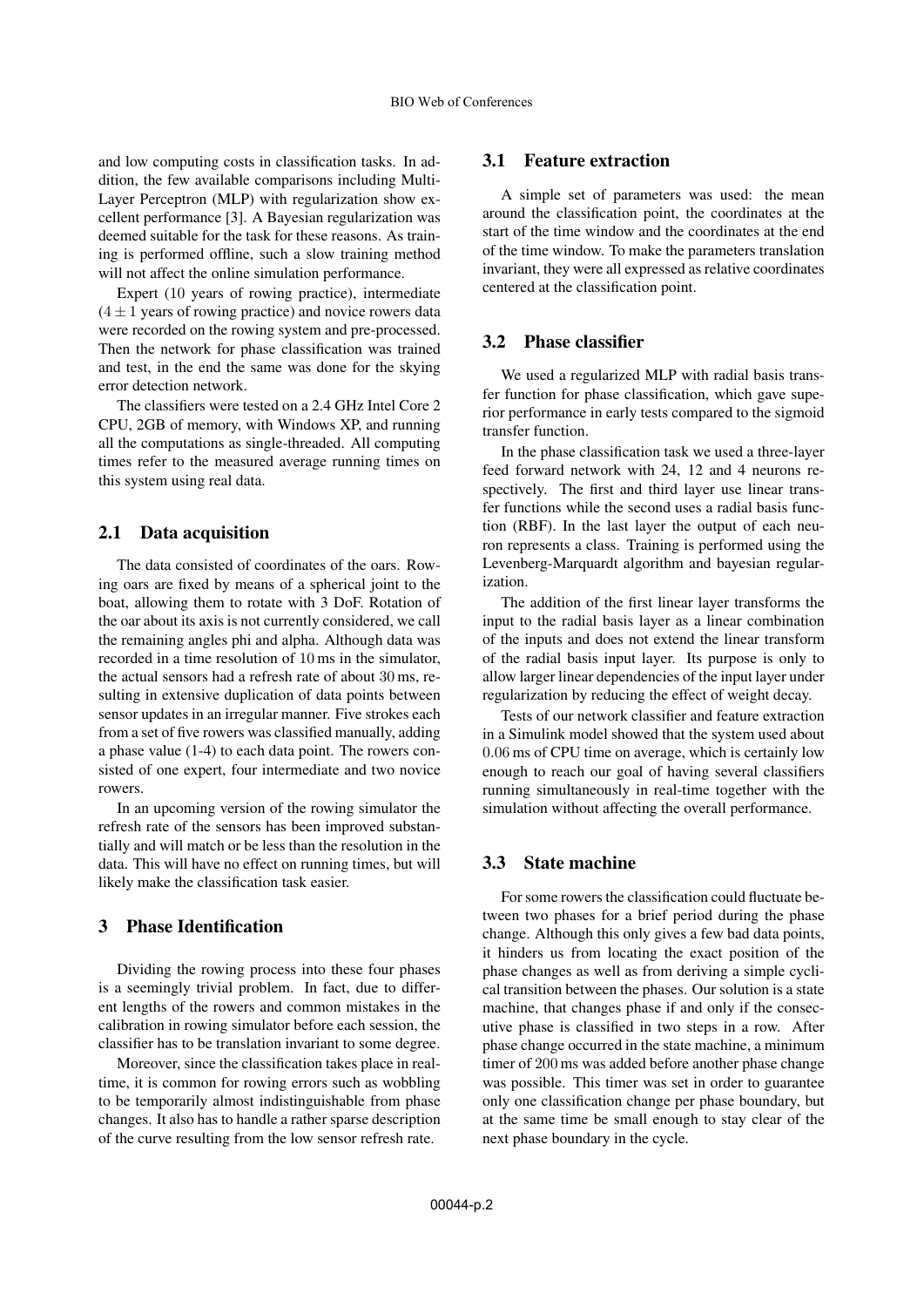

Figure 1: Manual classification of the four phases over five strokes.



Figure 2: Merged out-of-set classifications from cross validation of automatic phase segmentation.

# 3.4 Validation of phase segmentation

An intra-subject cross-validation was performed and the result is shown in Fig. 1 and 2 in both a visual and analytical form. The visual result is important for two reasons: as the number of rowing samples is small, we have to be somewhat tolerant; in addition, the manual classification is somewhat arbitrary and we have to give some freedom of interpretation in the classification task.

Analytically the performance gave a correlation of 94% with the manual classification. The visual inspection of an experienced rower confirmed that the classification was of good quality overall. Most of the error comes from a small displacement of the classification boundary in comparison with the manual classification, which is acceptable. In some of the cross-validation runs we also noticed isolated points far from the appropriate boundary, which can probably be considered outliers due to measurement errors. This was successfully filtered by the state machine. Fig. 3 shows an example of final phase classification during a race simulation, illustrating the regularity and quality of the classification across strokes. This regularity is essential in providing consistent data for the skying classifier.



Figure 3: Phase classification against oar angles in a rowing session. Phi has been translated in order to ease visual comparison.



Figure 4: Rowing cycles with the phase change used as classification point marked by circles.

# 4 Skying classification

Low hands during the recovery is one of the most common errors in rowing. It occurs during the end of the recovery phase and consists of lifting the oars excessively over the water. Generally this can either be done by an overly high trajectory or by moving the oars upwards in the end of the recovery.

#### 4.1 Training data

Data consisted of a time window (10 samples at 100Hz) of phi and alpha angles as described in 2.1. Five strokes from five subjects were used as training data. Of these two rowers where chosen because they naturally performed the skying error in their stroke, while the other three mostly performed the recovery in a correct way.

The above phase classification procedure was used to identify the phase change between recovery and catch. This is at the very end of the skying error, which can be visible from 0 to 500 ms before the phase boundary. This time window as well as a manual classification of each stroke as either skying or non-skying was used as training data in the skying classification task (Fig. 4).